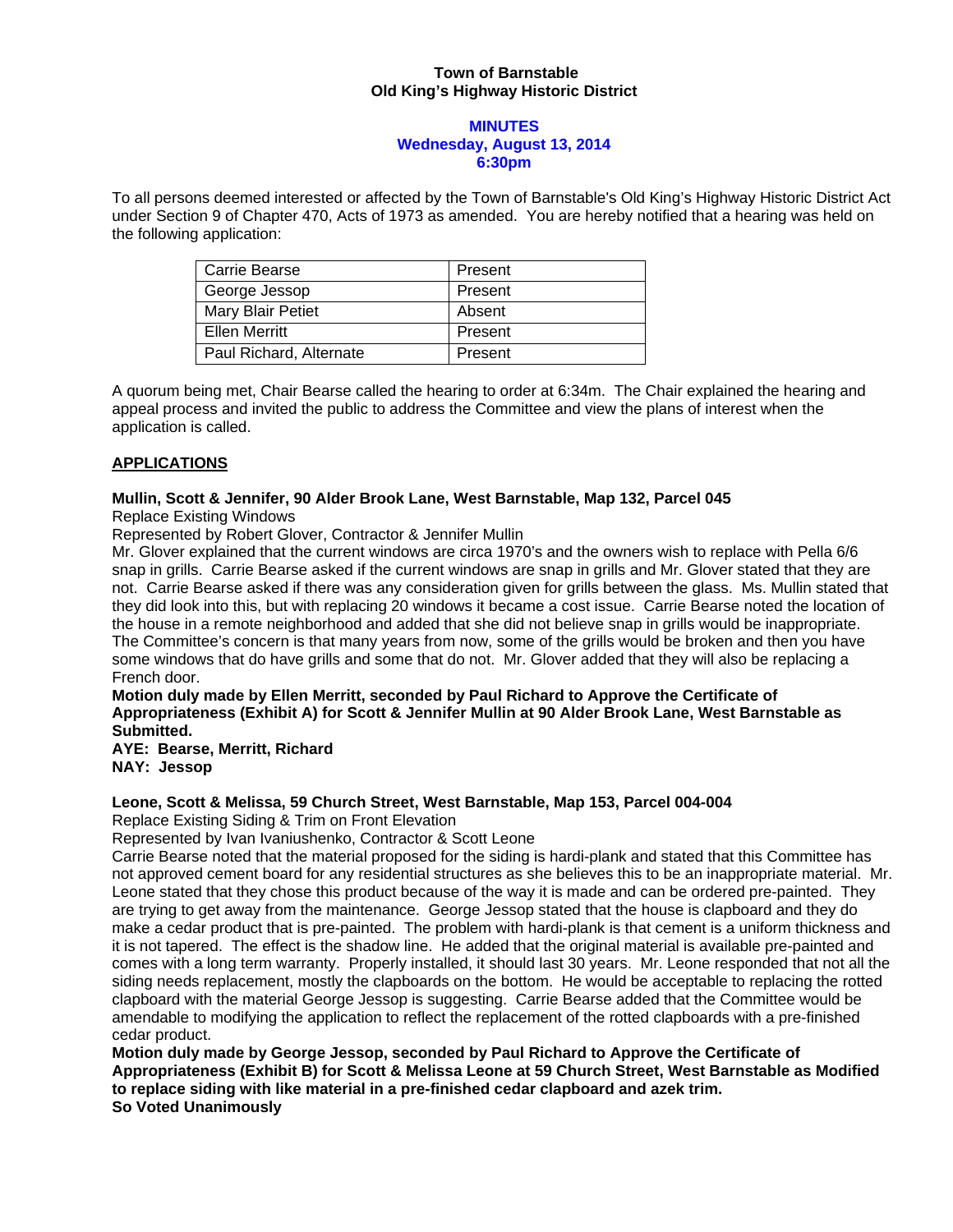## **Kronish, Herbert & Miriam, 14 Commerce Road, Barnstable, Map 301, Parcel 016**

Construct New Entrance Door Canopy

Represented by Herbert & Miriam Kronish

Mr. Kronish explained that they wish to construct a canopy which will be made of pressure treated wood, painted white. George Jessop stated that he would rather see a pitched roof or a continuation of the soffet. Mr. Kronish explained that there are a few issues with that such as the door, the fascia and the stairs that need to be addressed.

**Motion duly made by Ellen Merritt, seconded by Paul Richard to Approve the Certificate of Appropriateness (Exhibit C) for Herbert & Miriam Kronish at 14 Commerce Road, Barnstable as Submitted.** 

**So Voted Unanimously** 

## **CERTIFICATE OF EXEMPTIONS**

**Flannery, John, 170 Oakmont Road, Barnstable, Map 349, Parcel 061**  Change of Exterior Paint Color **Motion duly made by Ellen Merritt, seconded by Paul Richard to Approve the Certificate of Exemption (Exhibit D) for John Flannery at 170 Oakmont Road, Barnstable as Submitted. So Voted Unanimously** 

**Barr, Andrew, 390 Plum Street, West Barnstable, Map 196, Parcel 017**  Install 5' Slider on Rear Elevation

**Motion duly made by Paul Richard, seconded by Ellen Merritt to Approve the Certificate of Exemption (Exhibit E) for Andrew Barr at 390 Plum Street, West Barnstable as Submitted. So Voted Unanimously** 

**Garceau, Armand, 71 Sheep Meadow Road, West Barnstable, Map 109, Parcel 027**  Replace Existing Deck and Construct Bumpout at Rear Elevation **Motion duly made by Ellen Merritt, seconded by Paul Richard to Approve the Certificate of Exemption (Exhibit F) for Armand Garceau at 71 Sheep Meadow Road, West Barnstable as Submitted. So Voted Unanimously** 

#### **MINOR MODIFICATION**

**Cummaquid Golf Club, 35 Marstons Lane, Barnstable, Map 350, Parcel 001**  Remove Exterior Stone Veneer, Window & Door Alterations The members reviewed the changes to the original plan. George Jessop suggested board & batten would be better than the V-groove in place of the stone veneer.

**Motion duly made by Paul Richard, seconded by Ellen Merritt to Approve the Minor Modification (Exhibit G) for Cummaquid Golf Club at 35 Marstons Lane, Barnstable as Submitted. So Voted Unanimously** 

**Barbos, Paul & Jan, 111 Harris Meadows Lane, Barnstable, Map 279, Parcel 088**  Modification of Fence for Approved Inground Pool

**Motion duly made by George Jessop, seconded by Ellen Merritt to Approve the Minor Modification (Exhibit H) for Paul & Jan Barbos at 111 Harris Meadows Lane, Barnstable as Submitted. So Voted Unanimously** 

#### **EMERGENCY EXEMPTION TO REMOVE TREE**

# **Skelley, Kenneth & Dorothy, 2464 Meetinghouse Way, West Barnstable, Map 155, Parcel 028**

Emergency Removal of Two Trees

Represented by Dorothy Skelley

Ms. Skelley stated that the two trees are in very bad shape and need to be removed. The Tree Warden agrees. As far as replacement, she is thinking of an October glory maple. Ellen Merritt explained that maples have shallow roots that grow close to the top of the earth and would suggest perhaps a London plain tree or a honey locust.

**Motion duly made by George Jessop, seconded by Ellen Merritt to Approve the Emergency Exemption (Exhibit I) for the removal of two trees for Kenneth & Dorothy Skelley at 2464 Meetinghouse Way, West Barnstable as Submitted.**